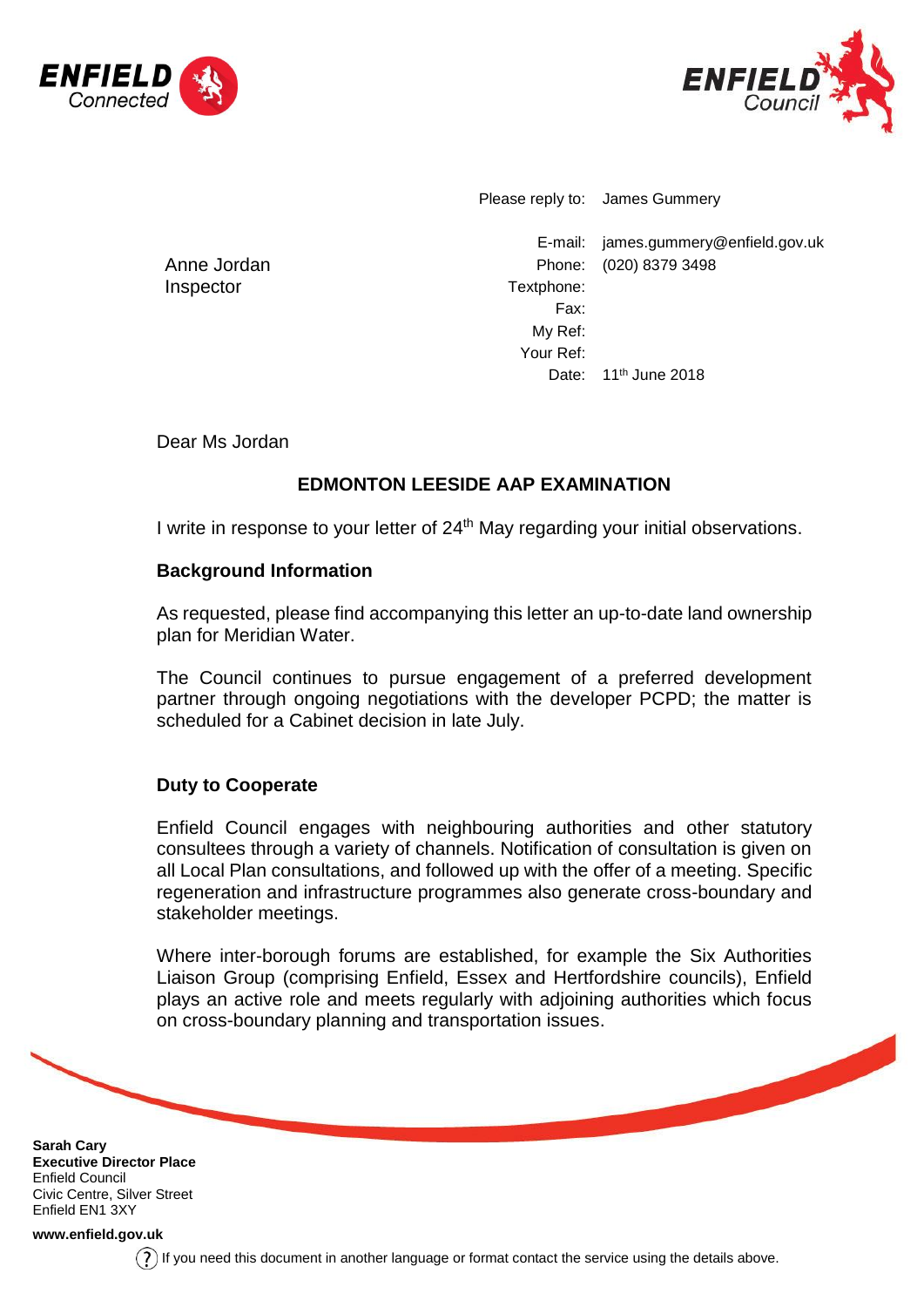The Council is a long-standing member of the group of seven local authorities which are jointly preparing the North London Waste Plan. The Waste Plan will set out the planning framework for waste management in the North London boroughs for the next 15 years and will identify sites for waste management use. There is very regular contact at numerous levels, including: Planning Officer Group meetings around six times per year; Heads of Service Group meeting around three times per year; while the Planning Members Group meets annually. These meeting frequencies may vary according to the particular demands of the work.

The Council's regeneration officers and senior managers continue to engage in meetings with Haringey Council to progress regeneration delivery at Meridian Water. A twice per year meeting with Haringey Council's regeneration team is used to discuss best practice at Meridian Water and the adjoining area of Northumberland Park in Haringey. During 2016/17 the Meridian Water Regeneration Team and Haringey Regeneration and Transport teams met regularly to progress the purchase of unoccupied Haringey land to provide access for the new Meridian Water Station.

It should also be noted that the London Borough of Haringey were consulted on the Phase 1 Meridian Water application at Willoughby Land in 2016/17; no comments were received.

The Council has met regularly with the Lea Valley Regional Park Authority (LVRPA) which is a major stakeholder in the area. Meetings have been held on the Edmonton Leeside AAP at each stage of preparation, including discussions on the important Picketts Lock site.

Regeneration and development at Meridian Water has been supported through the Upper Lee Valley Opportunity Area Planning Framework (ULVOAPF) and succeeding London Plans. During preparation of the ULVOAPF (2013) there was close, cooperative contact between the Council and GLA.

The Edmonton Leeside area is of great significance to the GLA for housing and jobs. Regular meetings have taken place with the GLA to ensure coordination on key elements of Meridian Water, for example a quarterly meeting to exchange information and updates on Meridian Water progress, including safeguarding funding for Meridian Water station.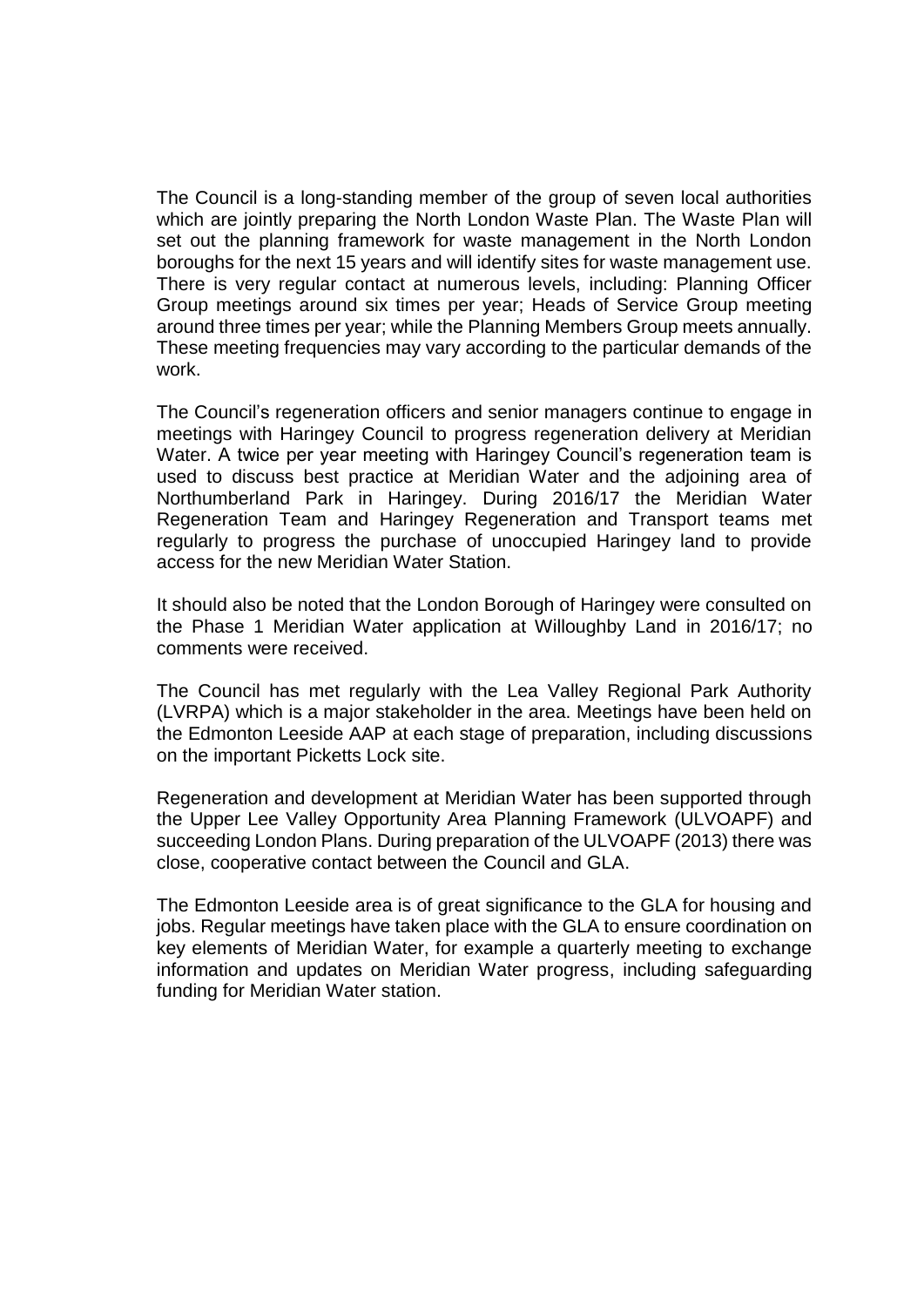The Council is also part of the 'Local London' group which is a quorum of east London boroughs seeking to plan for sustainable and inclusive growth.

Council officers met with the Environment Agency in June 2017 to discuss their AAP consultation representation.

#### **Habitat Regulations Assessment**

Following ELAAP submission I have spoken with Natural England regarding their consultation response and agreed to draft text addressing their concerns relating to possible recreation disturbance impact at the Walthamstow Reservoirs Ramsar site.

The HRA was carried out before the CJEU judgement on the '*People over Wind, Peter Sweetman v Coillte Teoranta*'. We will consider our screening assessment in light of this case, and review our HRA approach.

#### **Sustainability Appraisal**

The Edmonton Leeside AAP has been prepared in the context of major trends in the borough and London-wide requirements for significant levels of housing, jobs and supporting infrastructure. Very significant increases in population have driven Enfield's housing needs much higher than was allowed for the 2010 adopted Core Strategy (see the next section for further detail).

The evidence base for the ELAAP therefore considers how the borough's key regeneration location at Meridian Water can be developed in a way which optimises the land use. The development must also support viability of essential transport infrastructure improvements, in particular the new station and improved rail service.

Achieving a high number and density of housing and jobs means taking a comprehensive approach to land uses within Meridian Water. Land currently designated SIL is too restrictive in terms of employment type and density potential, and a more flexible approach of mixed use development is required to grow employment and raise quality of jobs, as well as achieving a high quantum of housing.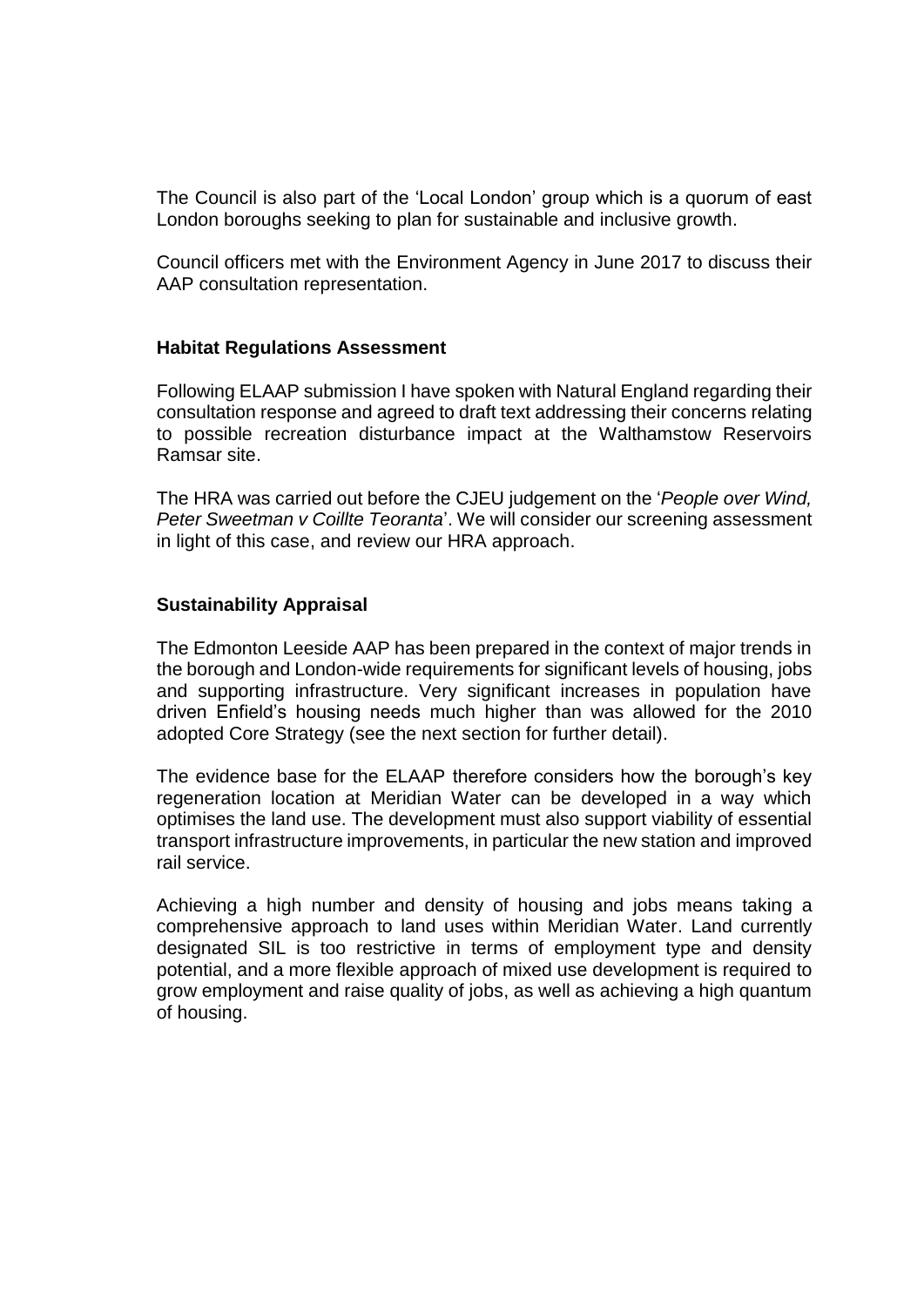Given the acknowledged changes to housing requirements, the Sustainability Appraisal focuses on the options for greater housing delivery, and does not pursue the figure of 5,000 homes at Meridian Water already established in the Core Strategy.

To not de-designate any SIL at Meridian Water would very significantly constrain the site's potential, to the point of endangering its viability. I would also point out that the GLAs response to the 2015 AAP consultation did agree to at least partial SIL release. Assessing an option of full SIL retention in the SA was therefore not seen as necessary.

The Causeway route has been developed to respond to the regeneration requirements of the site. The route set out in the ELAAP responds most effectively to the requirements of the new development and restrictions of the site. In particular the route must be centrally located within the development if it is to provide the attributes of good transport access for all parts of Meridian Water. Other routes do not meet the needs as effectively in terms of traffic movement, pedestrian accessibility, and response to site constraints such as the Thames Water tunnel. A further assessment of other routes through the SA process was therefore seen as unnecessary.

The SA should assess reasonable alternatives - rather than all possible alternatives - and given the reasons set out above, the Council is satisfied that the SA has achieved this for plan-making purposes.

The SA process has informed the AAP over the course of its preparation. This includes the SA Scoping Report, where the process of identifying Sustainability Issues and selecting Sustainability Objectives has in itself steered the course of the AAP – for example in the objective to 'improve efficiency in land use', or to 'sustain economic growth and competitiveness'. The SA undertaken for the 2014 AAP document appraised the options of releasing/ not releasing industrial land, and found positive sustainability effects from releasing SIL.

#### **Consistency with the Core Strategy and Quantum of Development**

Since 2010 when the Core Strategy was adopted Enfield has undergone a very significant shift in evidence and policy context on population and household requirements.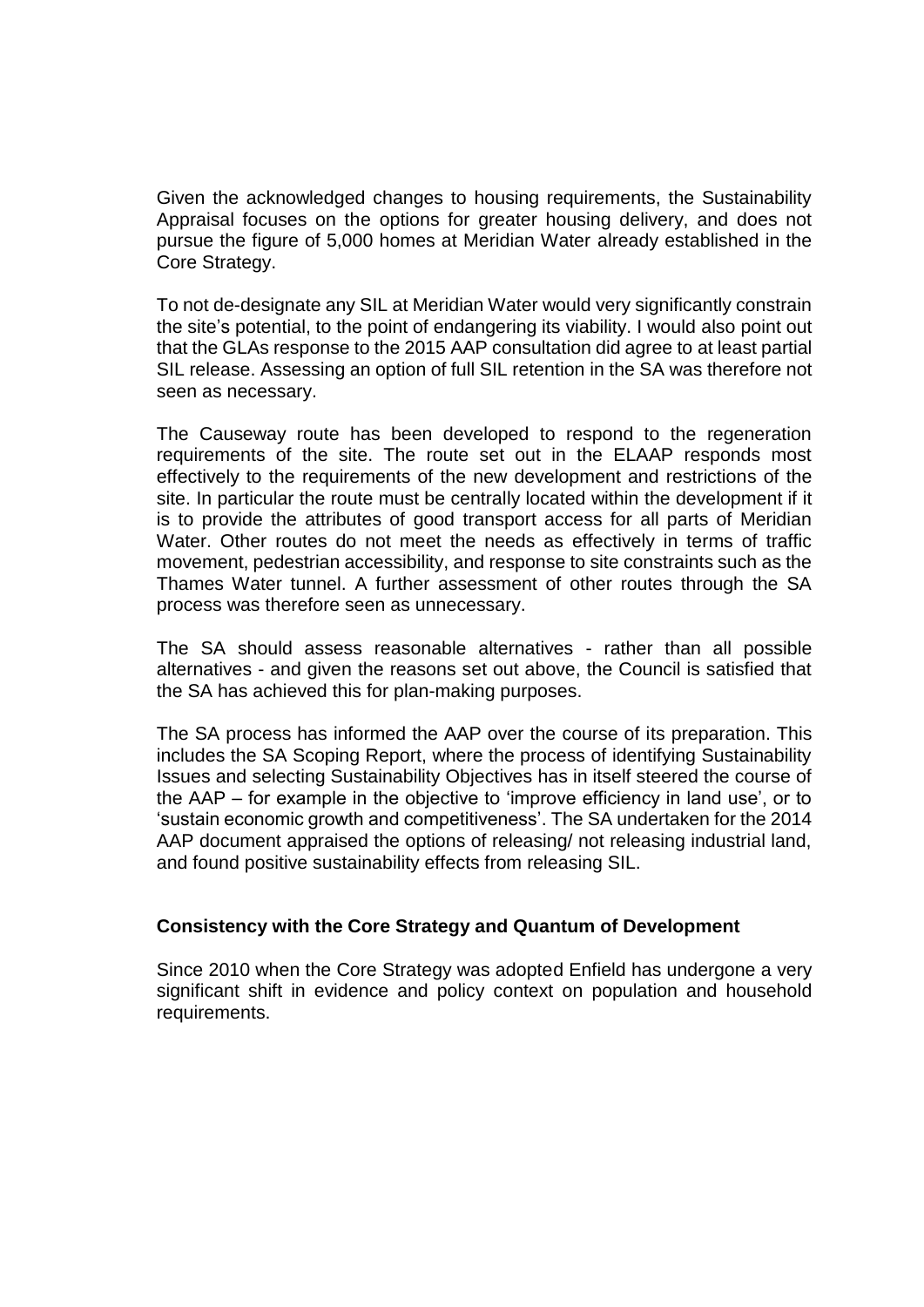At the time of the Core Strategy the GLAs housing requirement for Enfield stood at 560 units per annum. This subsequently increased to 798 units per annum in the 2015 London Plan, with the Draft London Plan (2017) boosting this much further to 1,876. These higher housing targets reflect the large rises in population growth experienced by the borough in recent years.

The Edmonton Leeside AAP certainly reflects the approach of Enfield's emerging Local Plan, which seeks to provide for a rising population and higher housing requirements. Meridian Water provides a suitable brownfield location for a large quantum of high density housing.

The spatial scenarios set out in Table 3.1 of the *Evidence on Housing and Supporting Infrastructure* are based on developable land calculated from a spatial analysis of Meridian Water. Greater detail is provided in the *Scenario Testing* document section 4.2.

In consideration of the assumptions underpinning the evidence base work:

- 1. It was assumed that the large retailers Tesco and Ikea will continue with their existing operating floorspace, but that their car parking would be reprovided at around 80% through multi storey facilities to increase development densities.
- 2. While the consultation zones identified by the Health and Safety Executive are within the Edmonton Leeside AAP area, they all lie outside of the Meridian Water boundary, and were not taken into account in assessing development capacity.
- 3. The assumption did not include restrictions due to underground infrastructure. The approach assumed such infrastructure could be taken into account through the design and development approach – for example see the design of the Causeway route to sit above the Thames Water Tunnel on the east of the site.
- 4. The issue of source protection zones was considered in the Phase 1 application at Willoughby Lane, and addressed through conditions agreed with the Environment Agency. While SPZs must be taken into account for development proposals, these can be addressed through mitigation measures and monitoring developed in consultation with the EA. The scale of the Meridian Water site also means there will be opportunities for locating development in the most suitable place. The assumptions for the evidence therefore did not place restrictions based on SPZs.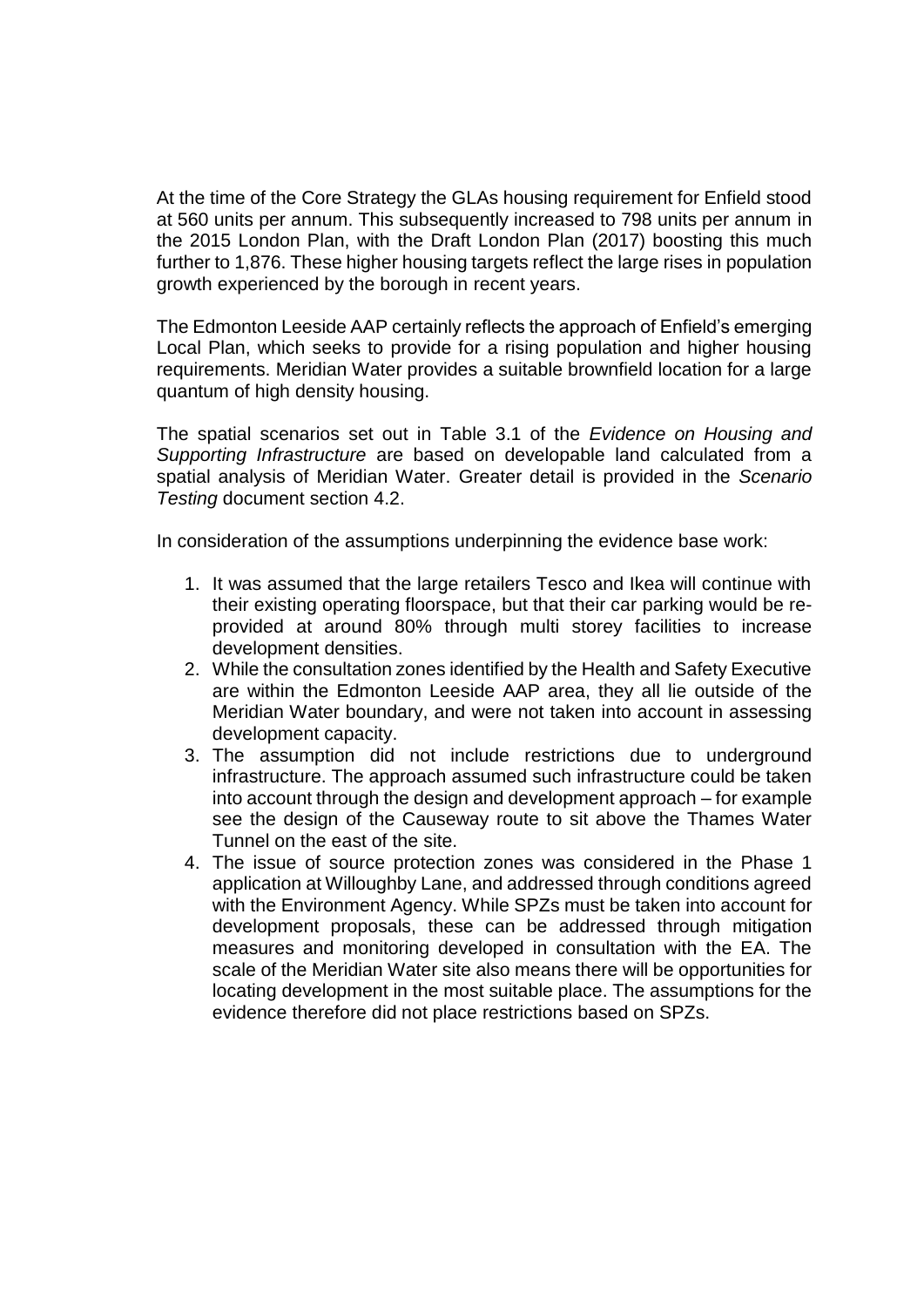5. Evidence modelling is on the basis that flood risk will be managed through a mix of on-site and off-site measures; it should be noted that flood risk was mitigated for in the Phase 1 application at Willoughby Lane (ref 16/01197/RE3).

Regarding the *Scenario Testing* document section 2.3 on the delivery of social infrastructure, the reference to 90% delivery as a minimum was intended to give some realism in addressing social infrastructure targets (e.g. you can't provide 1/2 a school class) and allow for the fact that some demand will be met offsite. The 80% minimum provision per individual phase is that site constraints and the need to phase development may limit the capacity of the overall development to meet all infrastructure demand equally at different stages; for example, by the time half the development is built more school places may have been created but a shortfall may exist in Doctors surgeries. The 80% minimum per phase was an attempt to discourage delivery being pushed into later phases, to ensure a reasonably even spread of provision across the site, yet give some flexibility to reflect phasing constraints.

The *Scenario Testing* document section 5.6 examines the potential for provision of open space. For scenarios 3 and 4 the testing also includes the area of Lee Valley Regional Park to the east of the site, some of which is owned by Thames Water. It is acknowledged that as it stands this area does not constitute publicly accessible open space, and that to make it so would require discussions with landowners and a change of use.

# **Housing**

Amending the Policy EL1 reference to a minimum of 35% affordable housing will remove ambiguity from the policy wording to align with the London Plan approach. The sentence will simply state: '*All residential development proposals at Meridian Water will be expected to achieve a minimum of 35% affordable housing.*'

#### **Industrial Land**

The *Evidence Base for Employment Land, Industries and Jobs* document provides the key evidence for potential job generation at Meridian Water and there are no further documents at this time.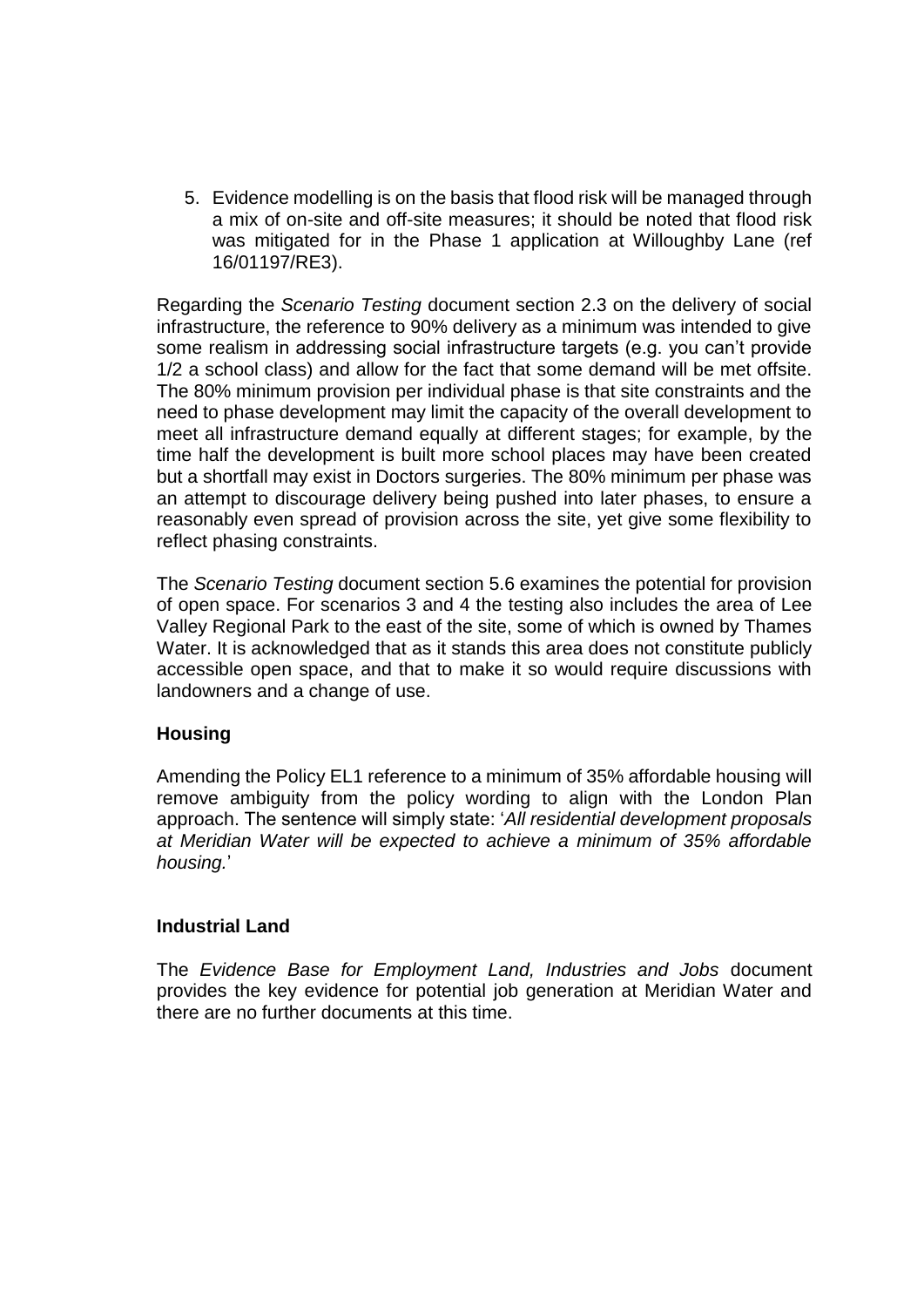The Council continues to explore the potential for attracting and growing new economic sectors. There is inevitably a level of uncertainty on future industries and employment as Meridian Water is seeking to attract new employment sectors in the context of the wider economy which continues to rapidly evolve.

### **Flood Risk**

While the Environment Agency has introduced new climate change allowances, its updated flood risk modelling will not be ready until 2019. The Council is currently updating its Level 1 SFRA and, once the EA can provide revised modelling, the Council will update the Level 2 SFRA.

The Council's high-level sequential test demonstrated that development is necessary within Meridian Water to meet Enfield's strategic objectives. The Sequential Test will be applied within the site, steering development towards areas of low flood risk, but where this is not possible the Council, in consultation with the EA, will need to be satisfied that the Exception Test can be passed. This is being applied on a site-by site basis, which was the approach taken for the Phase 1 application at Willoughby Lane (ref 16/01197/RE3).

The AAP Policy EL8 seeks an integrated and sustainable approach to the management of development and flood risk through complementary flood mitigation and water management measure. There is also policy support for provision of off-site storage.

The ELAAP Spatial Framework (indicative masterplan) was in drawn up to show potential approaches to land use across the Meridian Water site, and as such the design was not subject to flood risk assessment.

#### **Transport**

As discussed in the earlier section on Sustainability Appraisal, the Causeway route has been developed to respond to the regeneration requirements of the site. The route set out in the ELAAP responds most effectively to the requirements of the new development and restriction of the site. In particular the route must be central to the development if it is to provide the attributes of good transport access for all parts of Meridian Water. Other routes do not meet the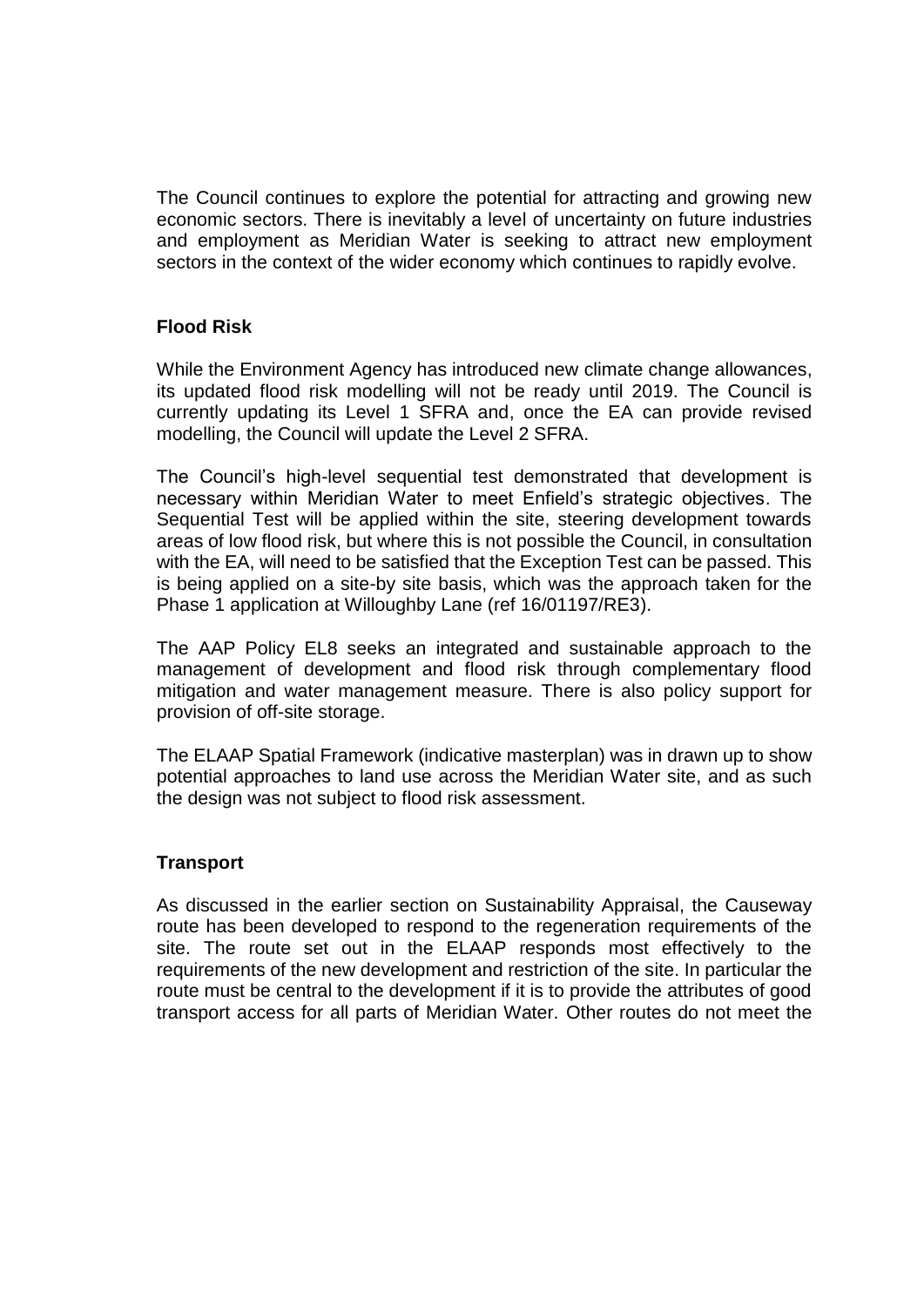needs as effectively in terms of traffic movement, pedestrian accessibility, and response to site constraints such as the Thames Water tunnel.

The strategic road network referred to by Highways England is a considerable distance from Edmonton Leeside and Meridian Water; it is approximately 6km to the M11 and M25 and 13km to the M1. As such, while there could be an impact, the distances involved mean this is likely to be limited.

Meridian Water will be supported by a a greatly enhanced public transport network; the station and third railway line are currently under construction. There will also be a great emphasis on active travel modes. These factors, combined with the desire to make the most efficient use of land, mean that new housing will be designed at a low car ratio, significantly reducing the impact of Meridian Water on the local and strategic road network. It is worth noting at the Phase 1 application was approved with early units at an initial parking ratio of 0.6, to reduce to 0.4 as the development progresses.

#### **Edmonton Eco-Park**

The revised text is provided in the accompanying document; I trust this is the section you were referring to, but please let me know if otherwise.

#### **Individual Policies**

The Council accept that the AAP policy wording referring to Supplementary Planning Documents should not, in a number of cases, be phrased in a way that requires compliance. I propose amending or removing these SPD references through the schedule of minor amendments.

#### **Proposed Modifications**

The Council note your guidance on maintaining a separate schedule for any main modifications as a live document throughout the examination process and posted on the Examination website. I also note the need to keep a separate running schedule of any changes to the Policies Map.